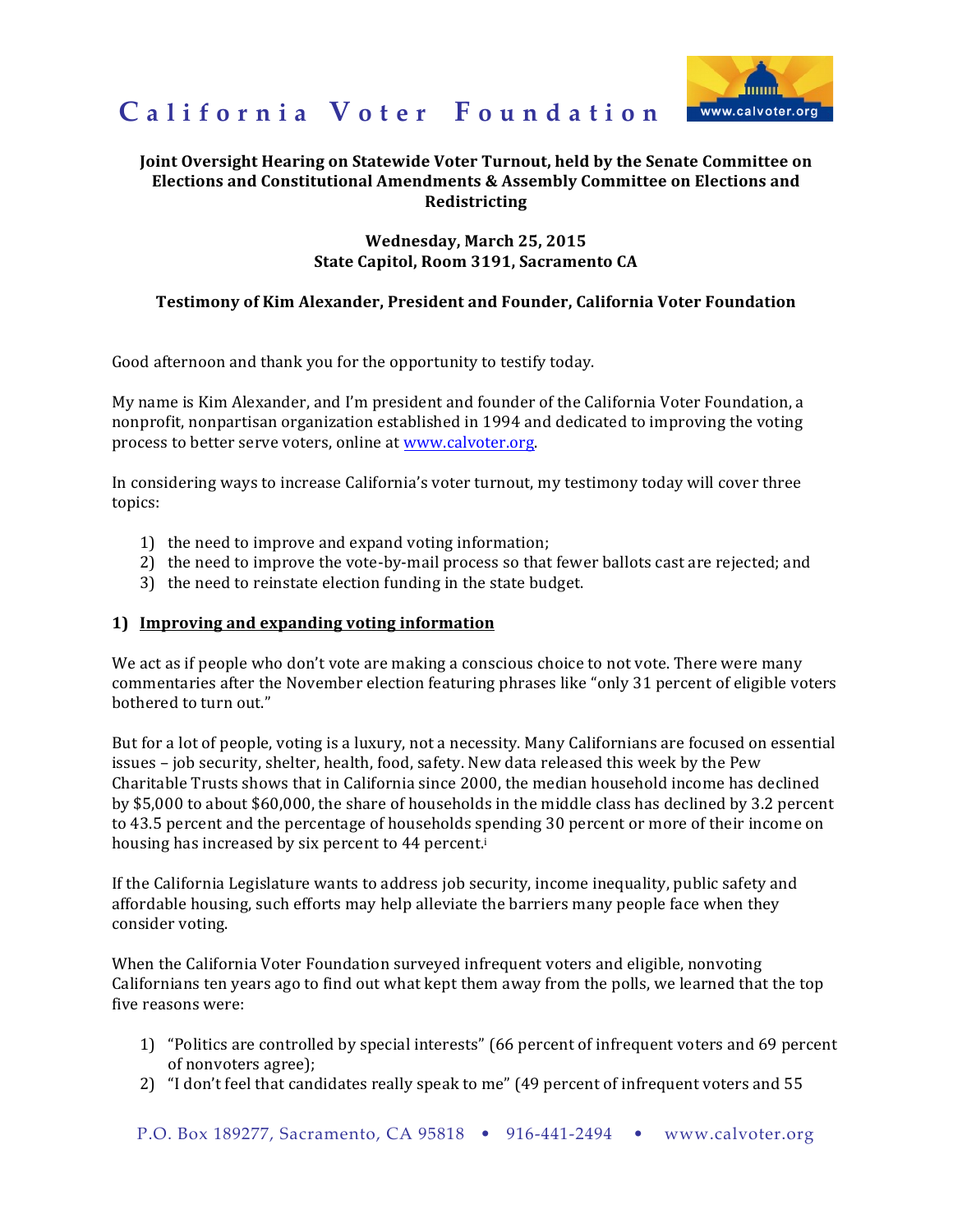percent of nonvoters agree);

- 3) "It is too hard to sift through all the information available to make good decisions on how to vote" (45 percent of infrequent voters and 52 percent of nonvoters agree);
- 4) "I am too busy with work or my family" (43 percent of infrequent voters and 46 percent of nonvoters agree); and
- 5) "The issues are too confusing" (42 percent of infrequent voters and 48 percent of nonvoters agree).ii

You might think someone is not too busy to take ten minutes out of their Tuesday to vote but it's not just that ten minutes. It's about all the issues they have to decide. People don't like to do things they feel they are not good at. And even the most experienced of us struggle to vote on some contests – judicial elections for example, are a notorious black hole of information.

Government agencies send voters lots of information but how useful, timely, relevant and accessible is it? How easy or difficult is it to read? Why are there two voter guides in the first place?

I fear we are at the point where voting has become a quaint, old-fashioned pastime of yore, like writing thank-you notes. We are at risk of the process becoming irrelevant and unfamiliar to a whole new generation of Californians. This is one reason why we want to see an expansion of access to voting information online.

The printed voter guides are useful and we realize not everyone is online, but it's important that the process of deciding how to vote is similar to other processes people undertake today when making other important decisions, like where to live, what job to apply for or where to go to school. For such decisions increasingly people look to the Internet for answers.

We are asking the government sector, which voters are most likely to trust, to provide and direct voters to the information they need to make informed decisions about all the contests on their ballots, accessible online, all in one place, and less difficult to navigate.

Fortunately the California Secretary of State has teamed up with the Voting Information Project, a collaboration of the Pew Charitable Trusts and Google to create a statewide system of online voting information voters can query with an address and have it return their polling place location and list of contests on their ballot. CVF strongly supports this initiative and is working to support its success. We also want to see this system expanded to include *all* of the content featured in the state and counties' ballot pamphlets, creating a "Unified Voter Guide" online so voters can find all their contests and information about those contests in one place.

We are also exploring ways to expand voter access to more candidate statements by providing an electronic-only path for those statements, since statements included in the ballot pamphlet are priced to defray the printing and mailing costs and thus can be prohibitively expensive for many candidates, particularly those running low-budget campaigns for down-ticket offices like school boards and special districts.

Ideally, there would not only be text statements, but also video and audio statements. Helping voters access candidates' videos is vital, particularly given literacy challenges and our state's language diversity. Watching or hearing someone speak can communicate a lot more about that person than simply reading words on a page. Helping voters find candidates and campaigns' social media activities and videos can especially help younger Californians, whose turnout levels are the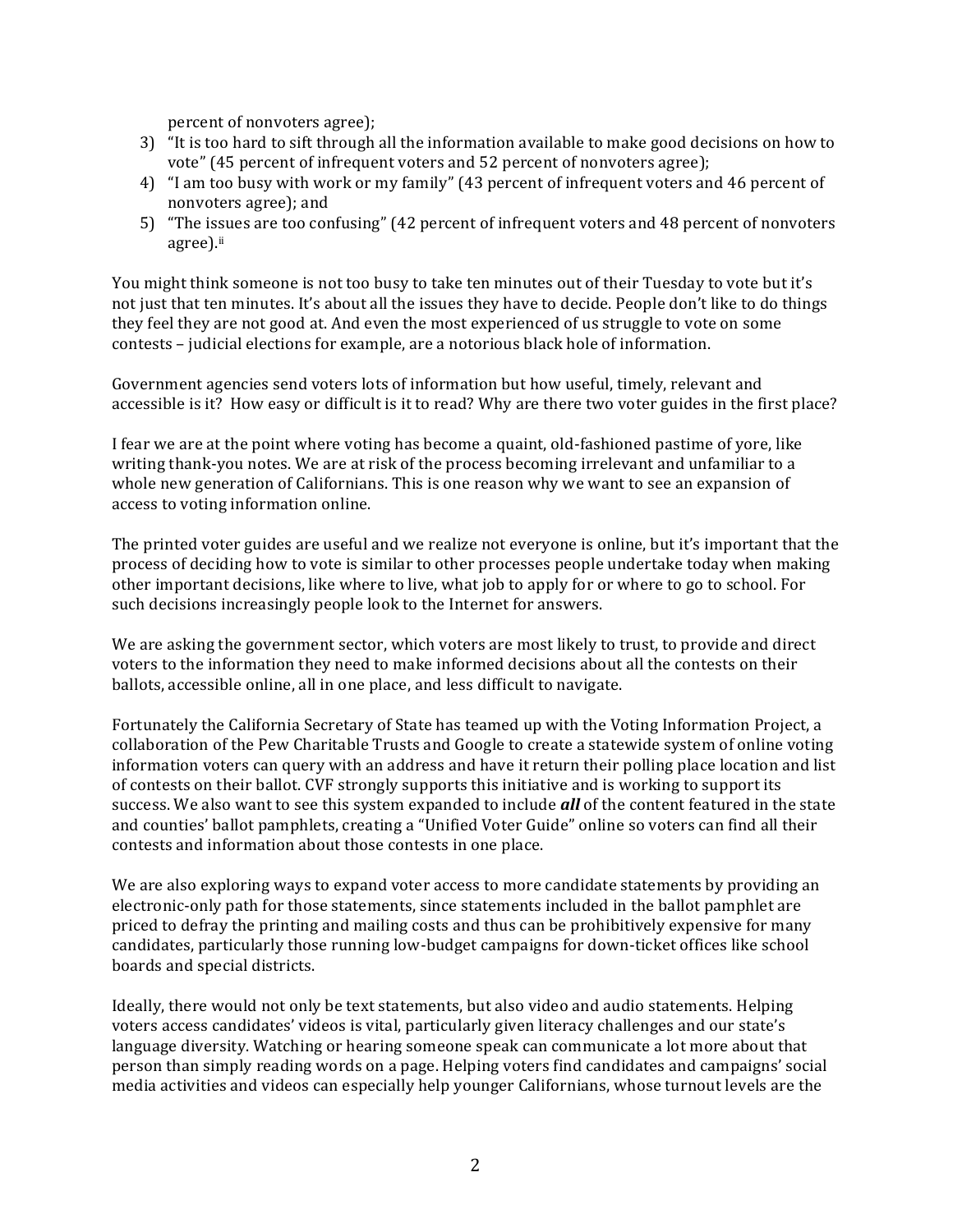worst, access election information in formats they are familiar with and on whatever device they'd like to use.

Overall, I had 31 contests and 41 candidates on my November 2014 ballot for which more than a third – 39 percent – had no candidate statement. I could look elsewhere to find out what these candidates stand for – but such references are not included in the official state guide nor in my county sample ballot. Therefore, we also are encouraging the Secretary of State and counties (that do not already do so) to direct voters via the printed guides and agency web sites to reliable, nonpartisan election information resources online. There are many great web sites provided by the nonprofit sector that would be more heavily trafficked if government agencies would clue voters in and let them know where to find them.

### 2) Improving the vote-by-mail process so that fewer ballots cast are rejected

Some think expanding the vote-by-mail process is the answer to our turnout troubles. It's important to pay attention to how well that process is working today. The fact is that California has one of the highest vote-by-mail ballot rejection rates of any state in the nation. In the June 2014 Primary, the Secretary of State reported that nearly 3 percent of all mail ballots cast were rejected, no doubt contributing to that election's record-low turnout.

CVF conducted an in-depth study of three counties' vote-by-mail programs to better understand how they operate and recommend improvements to reduce the vote-by-mail error rate. Our report was published last August and highlighted the variations in practices among the three counties studied.<sup>iii</sup> It also found that the top three reasons why some mail ballots don't get counted were because they arrived too late, lacked the voter's signature on the envelope, or the signature was found to not sufficiently compare to the signatures on file.iv

Every county had its own envelope design, own set of instructions, and varying rules for verifying signatures. Two counties offered ballot drop-off sites at various locations, one did not. One sent unsigned ballots back to voters in the mail while two attempted to contact voters and have them come to the office to sign the envelope.

One reform we recommended, allowing ballots postmarked by Election Day to be counted, was enacted last year via SB 29/Correa, and will certainly help reduce the rejected ballot rate. CVF is also supporting two bills this session that would enact other recommendations we made in our report: AB 477 by Assemblyman Kevin Mullin would allow voters who forgot to sign their mail ballot envelope to fill out and sign a "Unsigned Ballot Statement" and send or deliver it to their county registrar so it could be attached to their ballot and the ballot could be counted. A second bill, SB 365 by Senator Fran Pavley, would provide for ballot drop-off boxes in California statute and direct the Secretary of State to create regulations and establish best practices for drop-off boxes.

In addition we are looking forward to working with Secretary of State Alex Padilla and his staff to improve the current signature verification guidelines so they provide more details, guidance and uniformity in signature verification practices across the state.

Some think the answer is to mail everyone a ballot, like Colorado is doing. It's important to recognize that Colorado only implemented these significant changes to its voting system after the state had enacted legislation to convene the Colorado Voter Access and Modernized Elections Commission which began in July 2013 and continues to meet (in fact they held a meeting yesterday!).<sup>v</sup> And they didn't make one change – they made a whole host of changes that occurred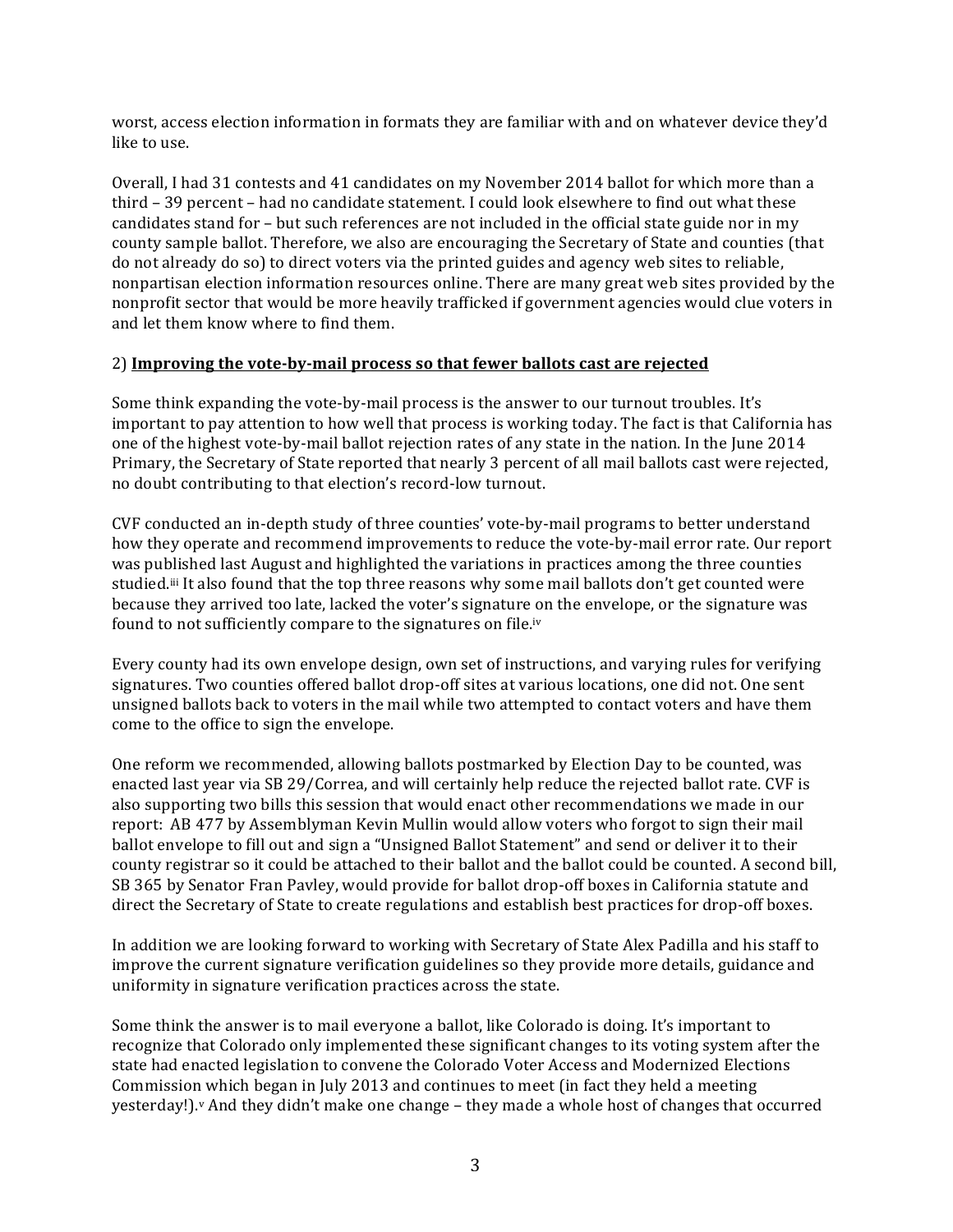statewide and in a uniform manner. If we want to make wholesale change in California we similarly should convene an election commission and review the entire process, not just one piece of it to determine how to improve it.

#### **3)** Reinstate election funding in the state budget

Last but certainly not least, the Legislature needs to address the lack of election funding in the state budget. Since 2011, election mandates have been suspended and the current budget anticipates continuing this suspension. The California Voter Foundation is working with a number of other groups, including the California State Association of Counties and the California Association of County Election Officials to put election funding back into the state budget. The price tag for reinstating the mandates was estimated by the Department of Finance last October to be \$70 million. In a time of budget surplus and commitments to pay down past debts, now is the time to restore this money to the budget. (The election mandates will be taken up on April 7 by the Assembly's Budget Subcommittee 4, and the Senate's Subcommittee 4 on April 9.)

We recognize that mandates are not the most popular funding mechanism in the eyes of Governor Brown and the Department of Finance, but it is the mechanism we have and the fact that this source has dried up has been harmful to counties who must do more with less. (To save money, my county registrar printed the sample ballot in a trilingual format, featuring English, Spanish and Chinese all on the same page. To make room the font size was reduced to six point, making the sample ballot extremely difficult to read.)

While we are advocating for reinstatement of the election mandates funding, we also are exploring alternative funding approaches, for example, a block grant that provides state resources, perhaps on a matching basis with county funds, based on the number of eligible and registered voters in a county. As it is, counties have absolutely no incentive to expand voter participation – more voters just means more workload with no help from the state. When seeking funding from county boards of supervisors, election departments already face stiff competition from other local government departments whose services appear to be more urgently needed, such as fire fighting and public safety.

The Legislature wants to make changes to the voting process but doesn't want to have to pay for it. We need to break this cycle because what's been happening instead is lots of little changes that create optional county programs rather than mandatory and that add to voter confusion since not all counties offer the same services.

One recent reform that has been enacted that many are eager to see implemented is same-day voter registration. But this reform is also at risk. Counties are not required to implement programs that are mandated but not funded. And that goes for same day voter registration.

While it's true the counties have continued to provide permanent and no-excuse vote-by-mail programs to voters despite the budget cuts, even though such programs are technically optional, they did so primarily because it would have been more difficult and potentially costly to stop programs that had already been implemented than to continue them. But that is not the case with same-day registration; it has not yet been implemented and it is completely within the right of any county, or all counties, to say forget it, we are not implementing this program and absorbing these additional costs.